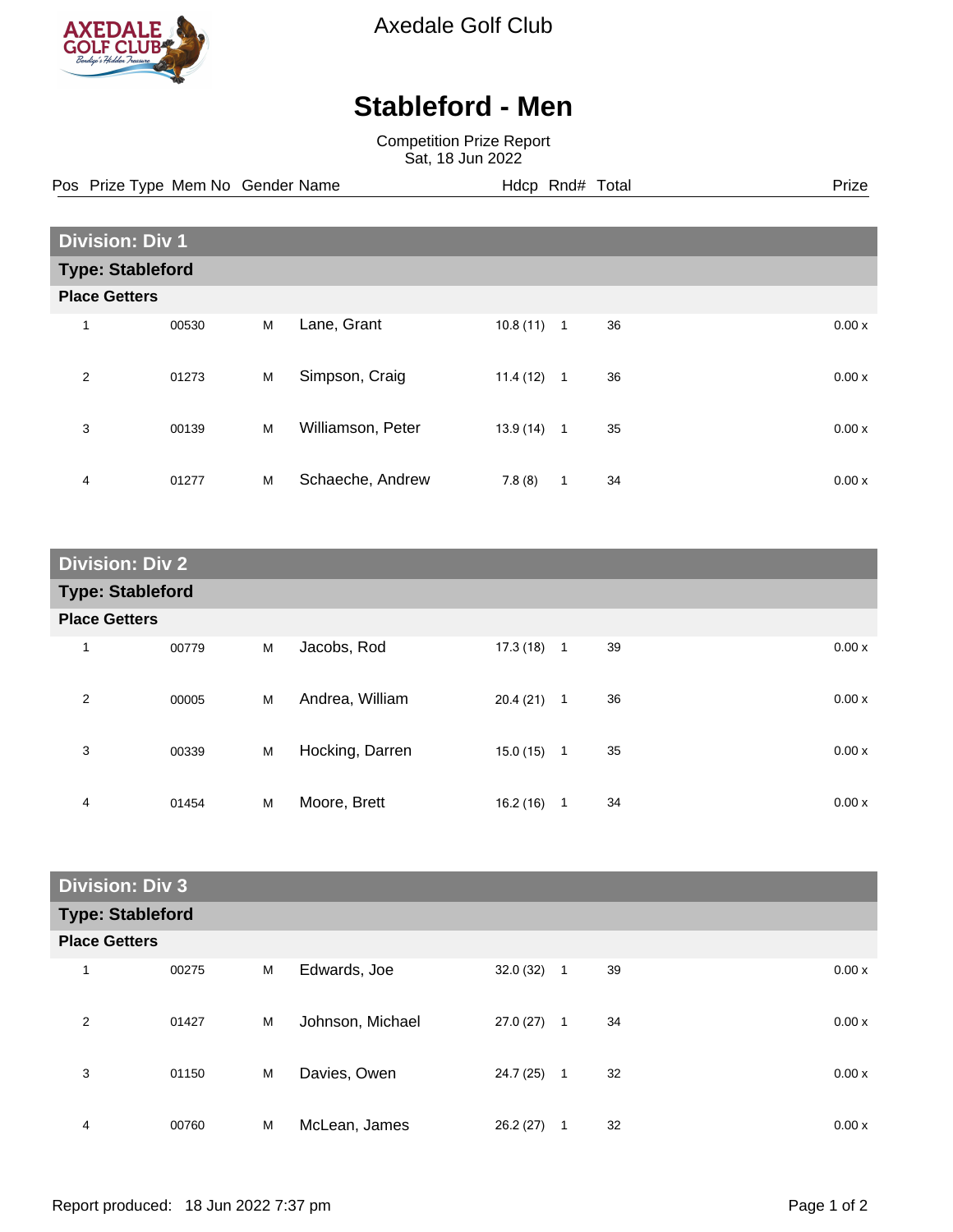| <b>Division: Overall</b> |       |   |                    |              |                |    |       |  |
|--------------------------|-------|---|--------------------|--------------|----------------|----|-------|--|
| <b>Type: Stableford</b>  |       |   |                    |              |                |    |       |  |
| <b>Ball Rundowns</b>     |       |   |                    |              |                |    |       |  |
| (no. 1)                  | 00576 | M | Edwards, Brian     | $18.8(19)$ 1 |                | 34 | 0.00x |  |
| (no. 2)                  |       | M | Catto, Jock        | $15.0(15)$ 1 |                | 34 | 0.00x |  |
| (no. 3)                  | 00814 | M | Fiske-Kealy, Harry | $11.3(11)$ 1 |                | 33 | 0.00x |  |
| (no. 4)                  | 01400 | M | Watson, Peter      | $11.9(12)$ 1 |                | 33 | 0.00x |  |
| (no. 5)                  | 00745 | M | Laursen, Paul      | $21.5(22)$ 1 |                | 33 | 0.00x |  |
| (no. 6)                  | 01449 | M | Makeham, William   | 19.4 (20) 1  |                | 33 | 0.00x |  |
| (no. 7)                  | 00768 | M | Pittock, Mark      | $14.3(14)$ 1 |                | 33 | 0.00x |  |
| (no. 8)                  | 01185 | M | Kesper, Mark       | $18.3(19)$ 1 |                | 32 | 0.00x |  |
| (no. 9)                  | 00343 | M | McGibbon, Stuart   | 8.2(8)       | $\overline{1}$ | 32 | 0.00x |  |
| (no. 10)                 | 00907 | M | Pollock, Warren    | $12.8(13)$ 1 |                | 32 | 0.00x |  |